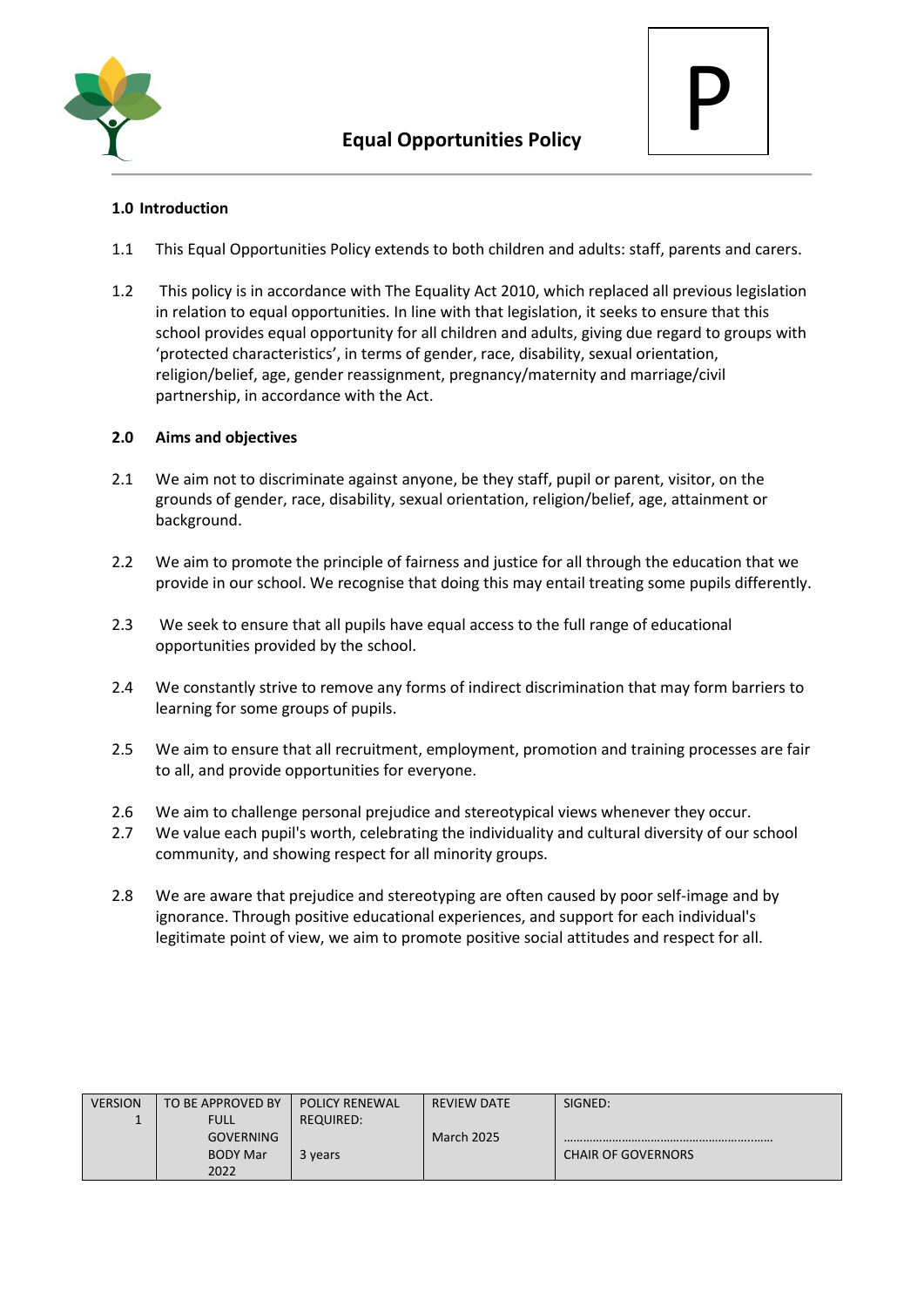

### **3.0 Racial equality**

- 3.1 At Light Hall School we will:
	- strive to eliminate all forms of racism and racial discrimination;
	- promote equality of opportunity, regardless of race, ethnicity or religion;
	- promote good relations between people of different racial and ethnic groups;
	- seek to educate pupils in a manner which promotes community cohesion in a multi-cultural society.
- 3.2 We do not tolerate any forms of racism or racist behaviour. Should a racist incident occur, we will deal with it in accordance with school procedures.
- 3.3 We endeavour to make our school and its environment welcoming to all minority groups. We promote an understanding of diverse cultures through the topics studied in the curriculum and we reflect this in the displays of work shown around the school.
- 3.4 Our curriculum reflects the attitudes, values and respect that we have for minority ethnic groups - for example, in the curriculum topic on religious festivals, the students learn the importance of Diwali to Hindus and Sikhs.

#### **4.0 Disability non-discrimination**

- 4.1 Some students at Light Hall School may have medical, sensory or physical disabilities, in addition to their special educational needs. We are committed to meeting the needs of these children and all reasonable steps are taken to ensure that these children are not disadvantaged compared with non-disabled children.
- 4.2 The school is committed to providing an environment that allows physical/sensory disabled children and adults full access to the school premises and to all areas of learning.
- 4.3 Teachers modify teaching and learning as appropriate for children with physical/sensory disabilities. For example, they may modify teaching materials or offer alternative activities if children are unable to manipulate tools or equipment.

#### **5.0 Gender equality**

- 5.1 We are committed to seeing all individuals and groups of pupils making the best progress possible in our school.
- 5.2 We have put in place a number of measures to raise the achievement of both boys and girls.

These may include:

- ensuring that the starting points for writing activities capture the interests and imagination of boys and girls alike;
- removing gender bias from our resources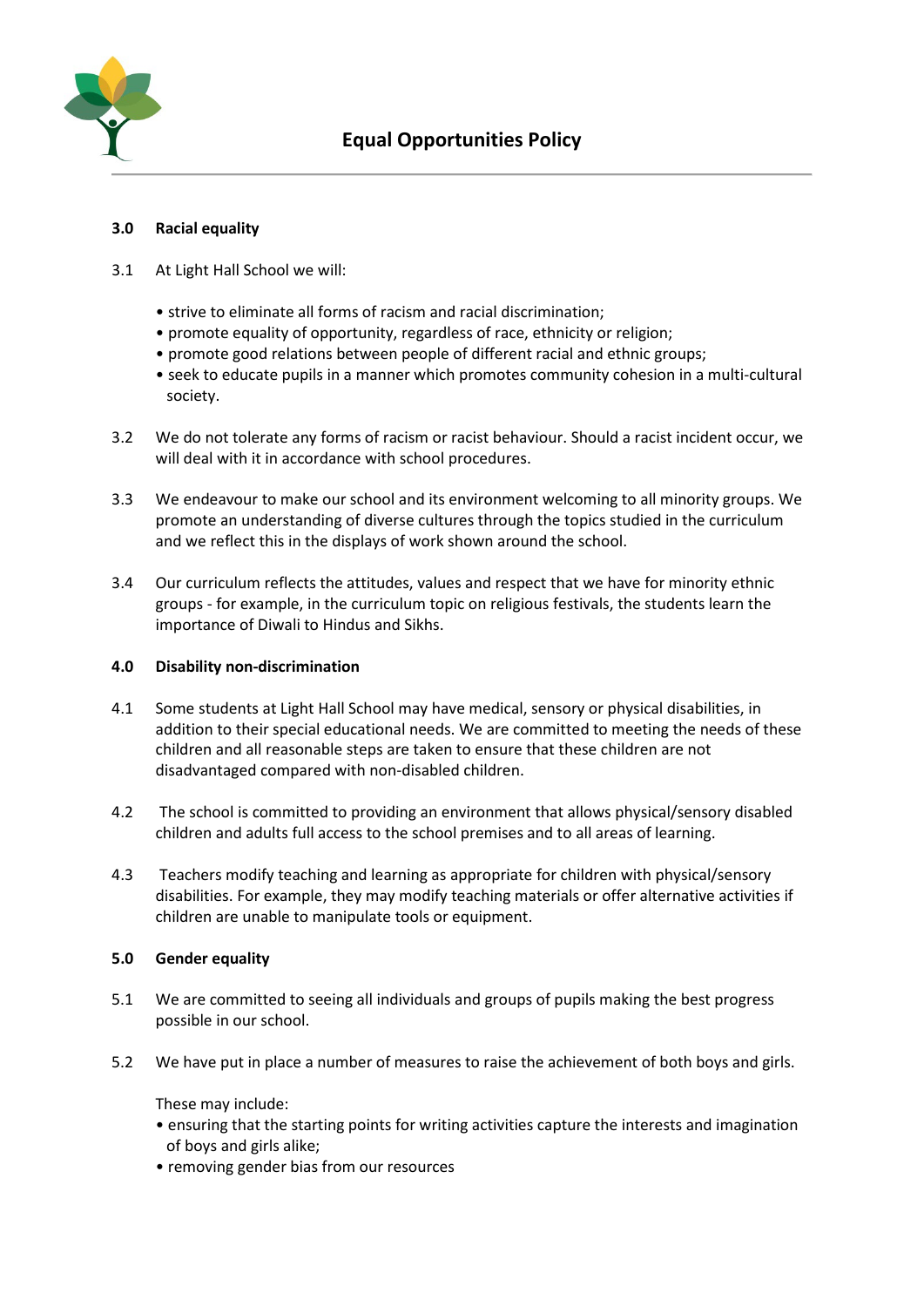

- employing a variety of activities, and include a kinaesthetic element;
- making sure that our school environment promotes positive role models, in relation to learning and achievement;
- minimising stereotyping;
- providing challenge, competition and short-term goals;
- valuing and celebrating academic achievement in ways which will motivate both girls and boys.
- 5.3 If our analysis of pupils' attainment data indicates areas where girls achieve less well than boys – or vice versa - we will take measures to address this discrepancy. These may include:
	- ensuring that individuals do not dominate certain lessons, for example by answering the teacher's questions more readily;
	- ensuring that all learning activities are relevant to real life situations and problems;
	- beginning lessons by clarifying the learning intentions, and giving the 'big picture';
	- minimising female and male stereotyping;
	- using praise and celebration of girls' and boys' achievements in those areas where they may traditionally achieve less well than the opposite gender.
- 5.4 We realise that although gender is one of the key factors affecting educational performance, it affects different sub-groups of boys and girls in different ways. Social class, ethnic origin and local context are all strongly linked to the relative achievement of boys and girls. We also seek to ensure that policies designed to improve the attainment of one gender group does not do so at the expense of the other.

#### **6.0 The role of the class teacher**

- 6.1 Class teachers recognise the possibility of their own prejudices, but do their best to ensure that all pupils are treated fairly and with respect. We do not knowingly discriminate against any child.
- 6.2 When selecting classroom material, teachers strive to provide resources which give positive images, and which challenge stereotypical images of minority groups, or of boys and girls. All staff ensure that the language they use does not reinforce stereotypes or prejudice.
- 6.3 We seek to implement this policy when designing schemes of work, both in our choice of topics to study, and in how we approach sensitive issues - for example, in geography, the teacher attempts to counter stereotypical images of Africa and Asia, and to show the true diversity of development in different parts of the world.
- 6.4 All our teachers and support staff challenge any incidents of prejudice or racism.

#### **7.0 The role of the Headteacher**

- 7.1 It is the Headteacher's role to:
	- ensure that the school's policy on Equal Opportunities is implemented effectively;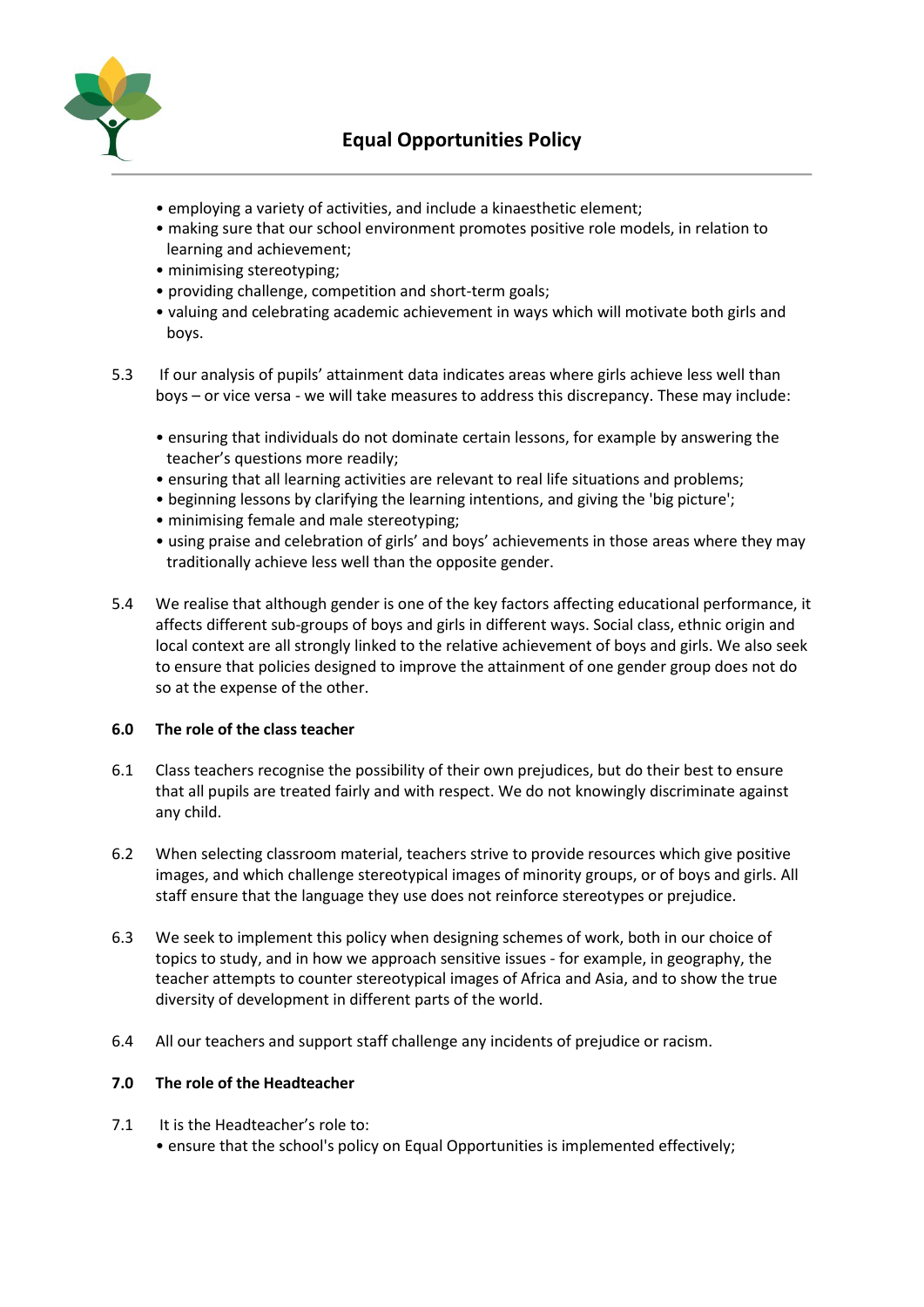

- ensure that all staff are aware of the school policy on Equal Opportunities, and that teachers apply these guidelines fairly in all situations;
- ensure that all appointments panels give due regard to this policy, so that no one is discriminated against;
- promote the principle of equal opportunity when developing the curriculum for pupils, and in providing opportunities for professional development for staff;
- promote respect for other people in all aspects of school life, care and respect for other people and the environment are part of our core values. They are promoted at every opportunity e.g. in school assemblies, for example, respect for other people is a regular theme, as it is also in displays around the school;
- manage all incidents of unfair treatment and/or any racist incidents with due seriousness, and in line with this policy.

### **8.0 The role of governors**

- 8.1 In this policy statement, the governing body has set out its commitment to equal opportunities, and it will continue to do all it can to ensure that all members of the school community are treated both fairly and equally.
- 8.2 The governing body seeks to ensure that people from the 'protected groups' as defined by The Equality Act 2010 (see section 1.2 above) are not discriminated against when applying for jobs at our school. The governors welcome all applications to join the school, whatever background or minority group a child may come from.
- 8.4 The governors take all reasonable steps to ensure that the school environment properly accommodates people with disabilities.
- 8.5 The governing body ensures that no child is discriminated against whilst in our school on account of their gender, religion or race. So, for example, all children have access to the full range of the curriculum, and regulations regarding school uniform will be applied equally to boys and girls. If a child's religion has a bearing on school uniform, then the school will deal with each case sensitively, and with respect for the child's cultural traditions.

#### **9.0 Monitoring and review**

- 9.1 It is the responsibility of our governing body to monitor the effectiveness of this policy. The governors will therefore:
	- monitor the progress of pupils from minority groups, comparing it with the progress made by other pupils in the school;
	- monitor the progress of boys and/or girls, comparing it with the progress made by other pupils in the school;
	- monitor the progress of pupils from vulnerable groups including specific SEN cohorts and compare it with the progress made by other pupils in the school;